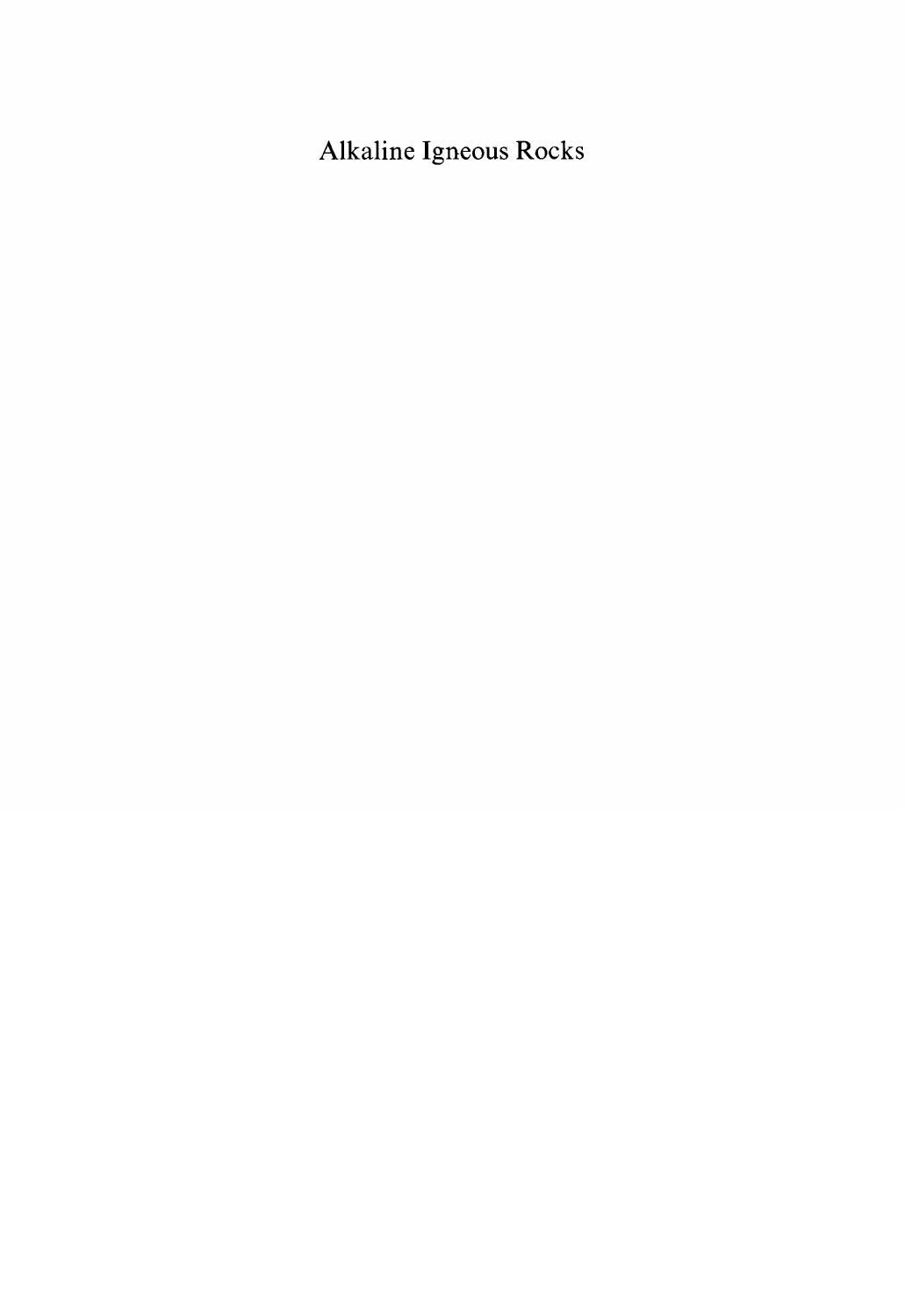Geological Society Special Publications Series Editor K. COE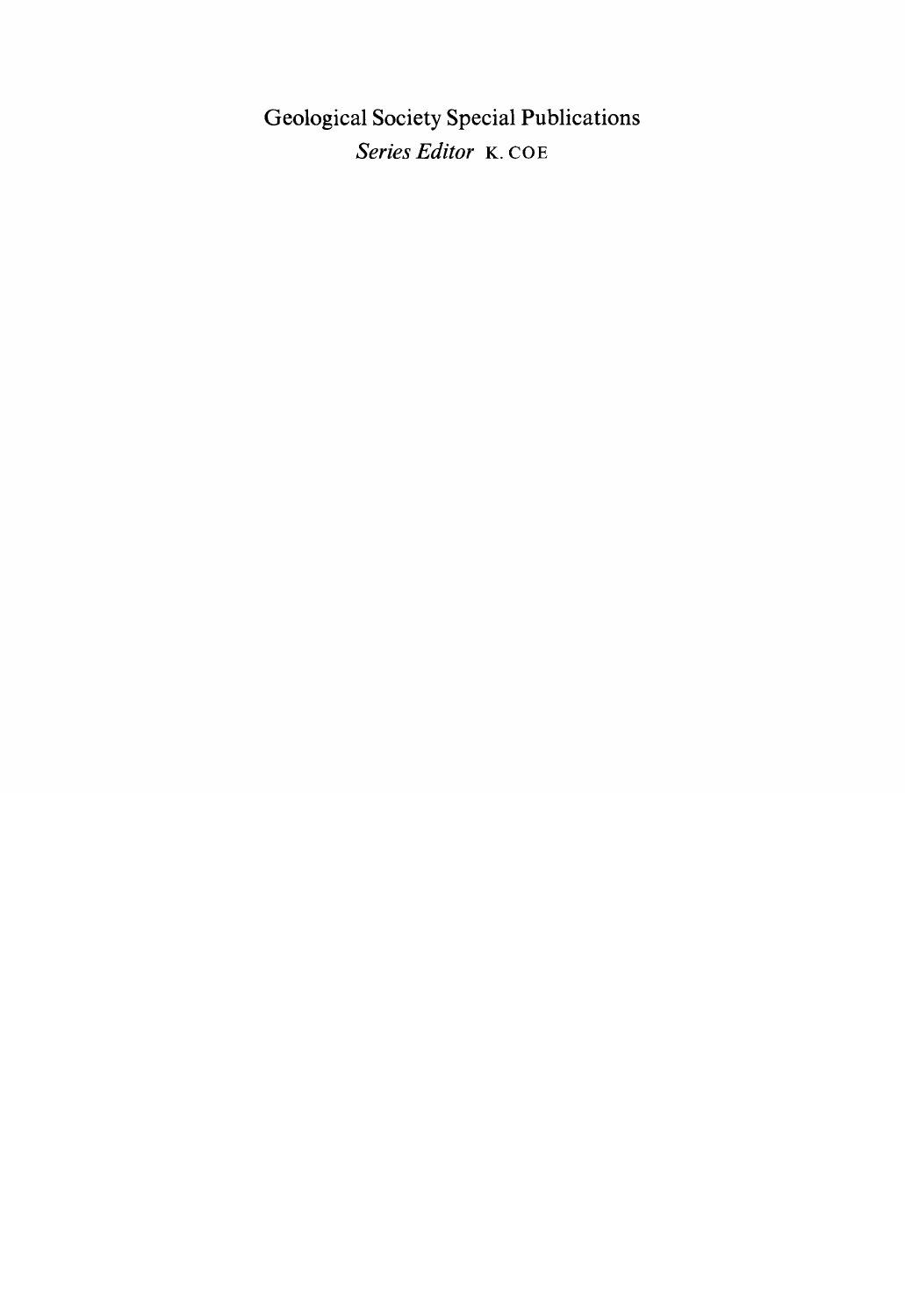# **Alkaline Igneous Rocks**

### **EDITED** BY

# **J. G. FITTON & B. G. J. UPTON**

Grant Institute of **Geology**  University of Edinburgh Edinburgh EH9 3JW

# **1987**

**Published for The Geological Society by Blackwell Scientific Publications OXFORD LONDON EDINBURGH BOSTON PALO ALTO MELBOURNE**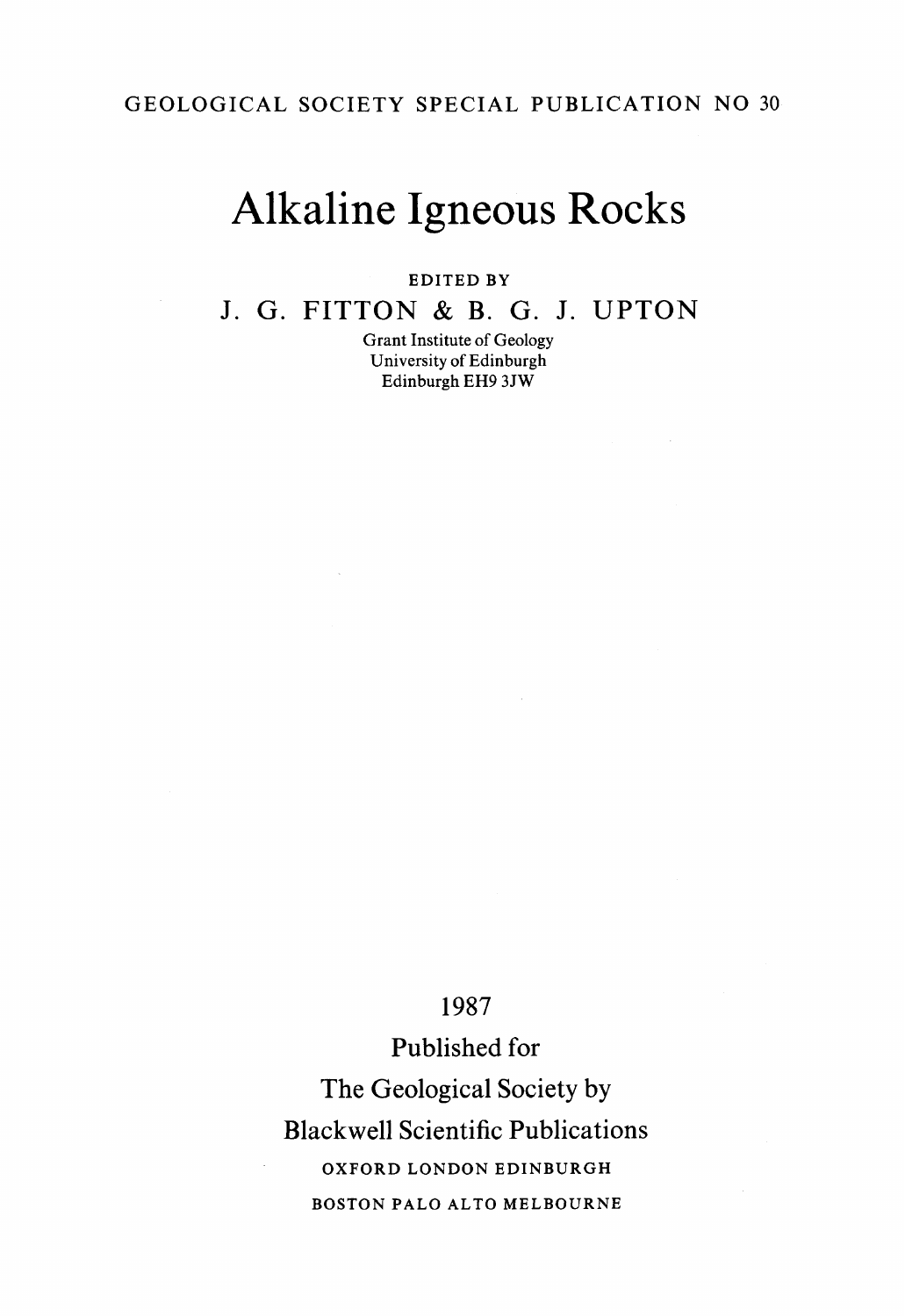Published by **Blackwell Scientific Publications** Editorial offices: Osney Mead, Oxford OX2 0EL 8 John Street, London WC1N 2ES 23 Ainslie Place, Edinburgh EH3 6AJ 52 Beacon Street, Boston Massachusetts 02108, USA 667 Lytton Avenue, Palo Alto California 94301, USA 107 Barry Street, Carlton Victoria 3053, Australia

Editorial offices: C 1987 The Geological Society photocopy items for internal or personal use, or the internal or personal use of specific clients, is granted by The Geological Society for libraries and other users registered with the Copyright Clearance Center (CCC) Transactional Reporting Service, provided that a base fee of \$02.00 per copy is paid directly to CCC, 27 Congress Street, Salem, MA 01970, USA. 0305-8719/87 \$02.00

First published 1987

Typeset, printed and bound in Great Britain by William Clowes Limited, Beccles and London

### **DISTRIBUTORS**

**USA** and Canada **Blackwell Scientific Publications Inc** PO Box 50009, Palo Alto California 94303

Australia **Blackwell Scientific Publications** (Australia) Pty Ltd 107 Barry Street,<br>Carlton, Victoria 3053

 $P$ lackwell  $\sum_{i=1}^{n} P_i$ Cataloguing in Publication Data

Alkaline igneous rocks. - (Geological Society special publications, ISSN 0305-8719) 1. Alkalic igneous rocks I. Fitton, J. G. II. Upton, B. G. J. III. Series<br> $552'.1$ QE462.A4

ISBN 0-632-01616-7

Cataloging-in-Publication Data

Alkaline igneous rocks.

I. Fitton, J.G. II. Upton, B. G. J. (Geologica Bibliography: p.<br>Includes index. 1. Alkalic igneous rocks. I. Fitton, J. G.<br>II. Upton, B. G. J. III. Geological Society of London. IV. Series. QE462.A4A43 1987 552'.1 86-26364

 $ISBN 0-632-01616-7$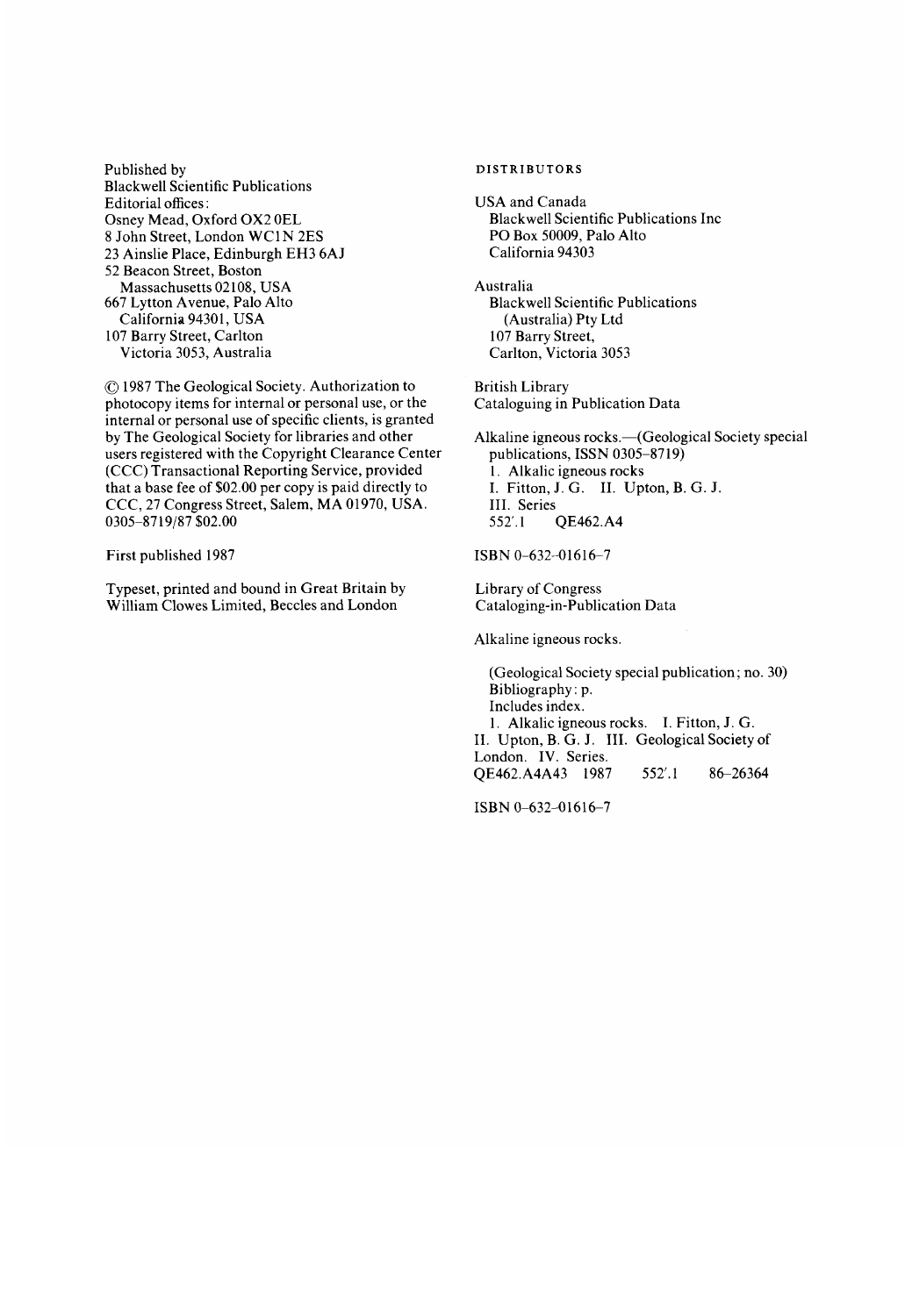# **Contents**

| Preface                                                                                                                                                                                                   | V11 |
|-----------------------------------------------------------------------------------------------------------------------------------------------------------------------------------------------------------|-----|
| Introduction: FITTON, J. G. & UPTON, B. G. J.                                                                                                                                                             | ix  |
| BAILEY, D. K. Mantle metasomatism—perspective and prospect                                                                                                                                                | 1   |
| MENZIES, M. Alkaline rocks and their inclusions: a window on the Earth's interior                                                                                                                         | 15  |
| EDGAR, A. D. The genesis of alkaline magmas with emphasis on their source regions: inferences<br>from experimental studies                                                                                | 29  |
| Le Bas, M. J. Nephelinites and carbonatites                                                                                                                                                               | 53  |
| TWYMAN, J. D. & GITTINS, J. Alkalic carbonatite magmas: parental or derivative?                                                                                                                           | 85  |
| DAWSON, J. B. The kimberlite clan: relationship with olivine and leucite lamproites, and<br>inferences for upper-mantle metasomatism                                                                      | 95  |
| BERGMAN, S. C. Lamproites and other potassium-rich igneous rocks: a review of their<br>occurrence, mineralogy and geochemistry                                                                            | 103 |
| ROCK, N. M. S. The nature and origin of lamprophyres: an overview                                                                                                                                         | 191 |
| CLAGUE, D. A. Hawaiian alkaline volcanism                                                                                                                                                                 | 227 |
| WEAVER, B. L., WOOD, D. A., TARNEY, J. & JORON, J. L. Geochemistry of ocean island basalts<br>from the South Atlantic: Ascension, Bouvet, St. Helena, Gough and Tristan da Cunha                          | 253 |
| HARRIS, C. & SHEPPARD, S. M. F. Magma and fluid evolution in the lavas and associated<br>granite xenoliths of Ascension Island                                                                            | 269 |
| FITTON, J. G. The Cameroon line, West Africa: a comparison between oceanic and continental<br>alkaline volcanism                                                                                          | 273 |
| BAKER, B. H. Outline of the petrology of the Kenya rift alkaline province                                                                                                                                 | 293 |
| MACDONALD, R. Quaternary peralkaline silicic rocks and caldera volcanoes of Kenya                                                                                                                         | 313 |
| WOOLLEY, A. R. & JONES, G. C. The petrochemistry of the northern part of the Chilwa alkaline<br>province, Malawi                                                                                          | 335 |
| BOWDEN, P., BLACK, R., MARTIN, R. F., IKE, E. C. KINNAIRD, J. A. & BATCHELOR, R. A.<br>Niger-Nigerian alkaline ring complexes: a classic example of African Phanerozoic anorogenic<br>mid-plate magmatism | 357 |
| LIÉGEOIS, J. P. & BLACK, R. Alkaline magmatism subsequent to collision in the Pan-African<br>belt of the Adrar des Iforas (Mali)                                                                          | 381 |
| FLETCHER, C. J. N. & BEDDOE-STEPHENS, B. The petrology, chemistry and crystallization<br>history of the Velasco alkaline province, eastern Bolivia                                                        | 403 |
| BARKER, D. S. Tertiary alkaline magmatism in Trans-Pecos Texas                                                                                                                                            | 415 |
| EBY, G. N. The Monteregian Hills and White Mountain alkaline igneous provinces, eastern<br>North America                                                                                                  | 433 |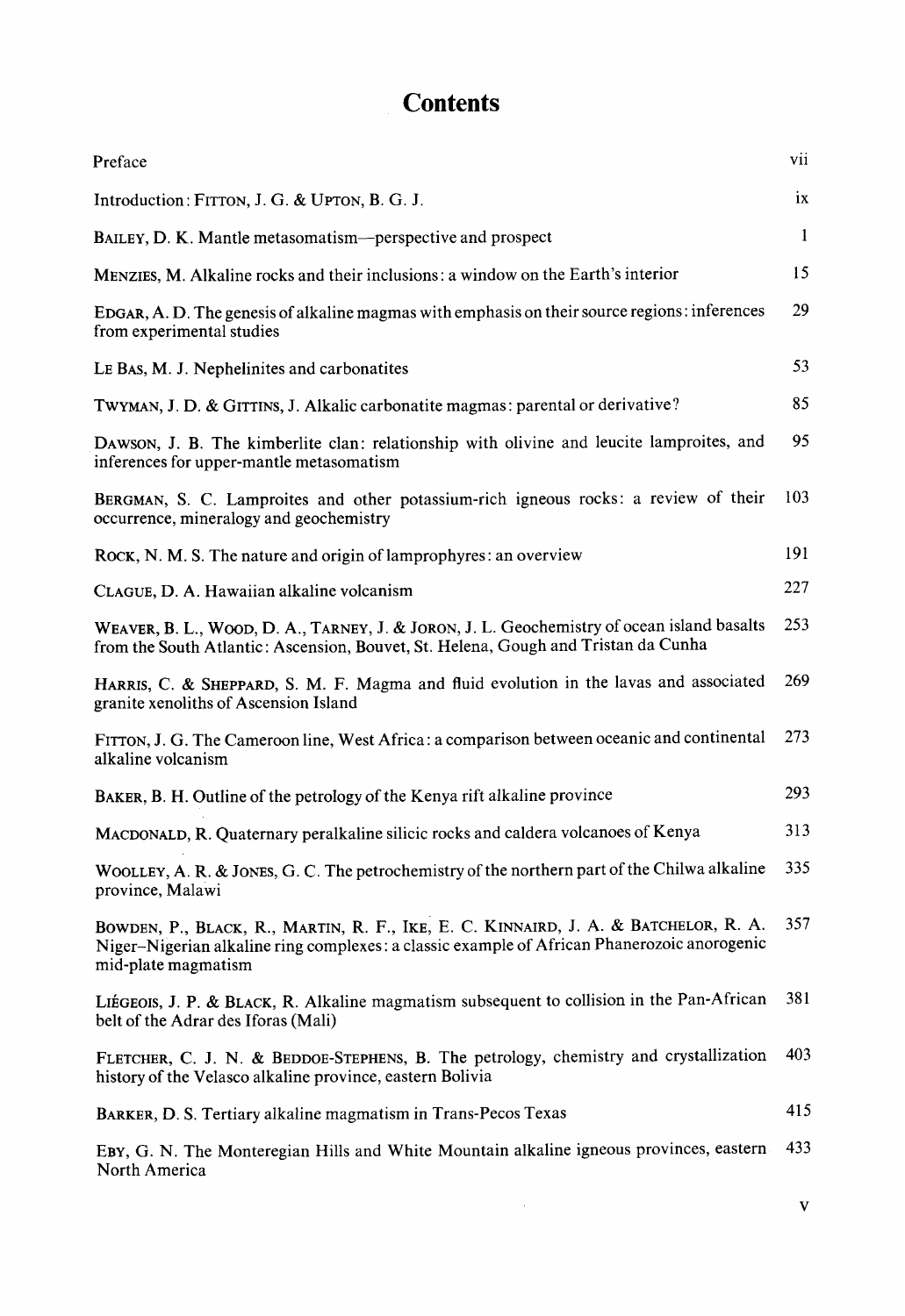## vi *Contents*

| UPTON, B. G. J. & EMELEUS, C. H. Mid-Proterozoic alkaline magmatism in southern<br>Greenland: the Gardar province                   | 449 |
|-------------------------------------------------------------------------------------------------------------------------------------|-----|
| LARSEN, L. M. & SØRENSEN, H. The Ilimaussaq intrusion-progressive crystallization and<br>formation of layering in an agpaitic magma | 473 |
| NIELSEN, T. F. D. Tertiary alkaline magmatism in East Greenland: a review                                                           | 489 |
| DOWNES, H. Tertiary and Quaternary volcanism in the Massif Central, France                                                          | 517 |
| KOGARKO, L. N. Alkaline rocks of the eastern part of the Baltic Shield (Kola Peninsula)                                             | 531 |
| Index                                                                                                                               | 545 |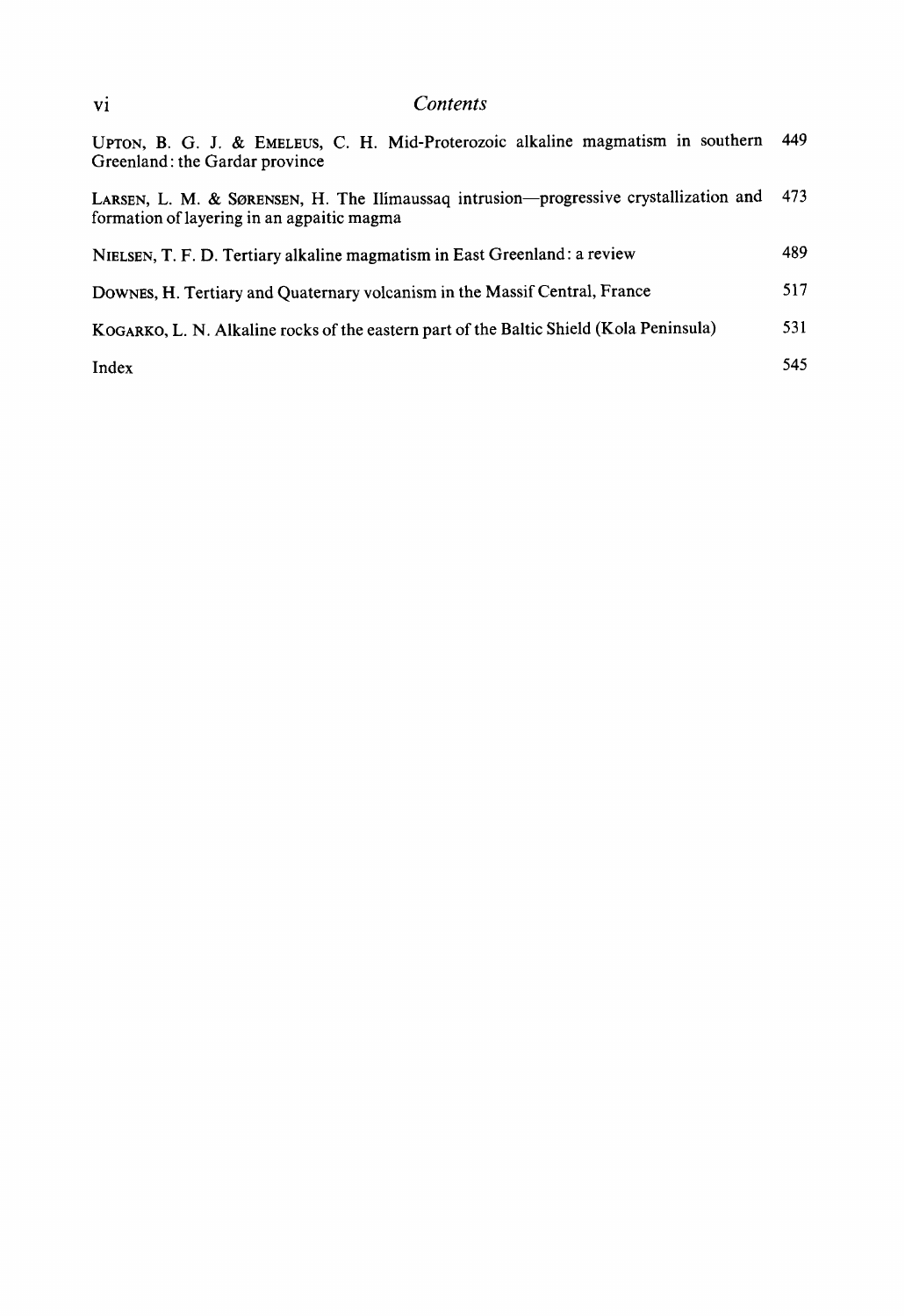# **Preface**

The papers contained in this volume were presented at a symposium held in Edinburgh in September 1984, which marked the passage of ten years since the publication of *The Alkaline Rocks* edited by Henning Sorensen. In organizing the symposium and compiling this volume we aimed to review recent developments in the petrology and geochemistry of alkaline igneous rocks. We have, for example, paid particular attention to work on lamprophyres and carbonatites which are rock associations of current interest not covered in Sorensen's book. Reviews of recent work on some of the classic alkaline provinces, such as East Africa, southern Greenland and the Kola Peninsula, are included together with reviews of less wellknown areas. Other papers discuss the impact of experimental, geochemical and isotopic studies on our understanding of the generation and evolution of alkaline magmas.

We are indebted to the contributors for their collaboration in producing this volume and it is with sadness that we note the death, on 14 February 1986, of Brian Baker, whose pioneering field studies formed the basis for much of our knowledge of the tectonic and volcanic evolution of the East African Rift. An obituary and appreciation of his work is published in the Journal of Volcanology and Geothermal Research (28, v-vii). We are grateful to The Geological Society and The Royal Society of Edinburgh for their generous assistance with the symposium costs, to Lucian Begg and Dodie James for their help with organizing the symposium and producing this volume, and to our colleagues for the care and enthusiasm with which they reviewed the manuscripts. The efforts of Edward Wates and his staff at Blackwell Scientific Publications are also gratefully acknowledged. To all these we offer our sincere thanks.

> J.G.F. B.G.J.U.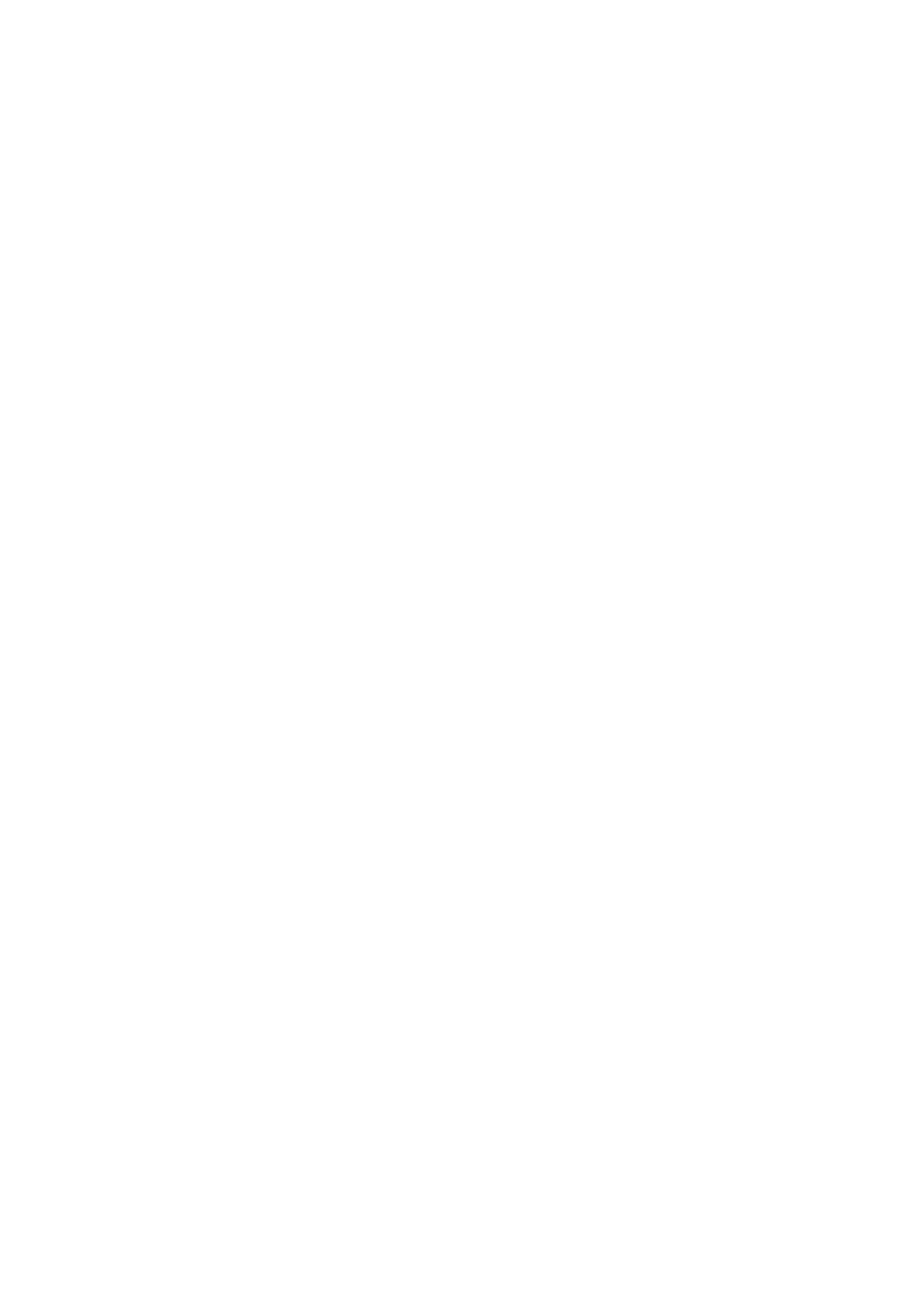### *x Introduction*

magmatism, oceanic and continental intraplate magmatism without clear tectonic control, and alkaline magmatism related to subduction processes. In practice, however, this classification is not always easy to apply.

Continental rift valleys provide, volumetrically, the most important occurrences of alkaline igneous rocks although continental rifting is not always accompanied by magmatism. The best known example (arguably the type example) is the East African Rift which, in the course of its long history, has yielded almost the entire spectrum of alkaline magmas. Three papers in this volume are devoted to various aspects of magmatism in the East African Rift. Baker reviews its magmatic associations with respect to tectonic development and discusses the origin of the magmas, particularly in relation to the problems presented by the strongly bimodal distribution of basic and salic lava compositions. He concludes that the salic magmas evolved from basic parental magmas by processes of crystal fractionation (cf. Bailey). Macdonald focusses attention on the peralkaline silicic central volcanoes of Kenya and also favours an origin by crystal fractionation for most of the evolved magmas. There is little evidence for contamination of the evolving magmas with ancient continental crust except in the case of the Naivasha comendites. It is not always possible to demonstrate a genetic link between basic and evolved magmas in the East African Rift, however. The Chilwa alkaline province in Malawi, at the southern end of the rift, is an essentially intrusive province in which salic rocks predominate. The scarcity of basic rocks in this part of the rift has led Woolley & Jones to suggest that the evolved magmas were produced directly by melting of metasomatised mantle and lower crust.

Insight into the processes occurring at depth beneath rift valleys may be gained by studying ancient and deeply eroded examples. The Proterozoic Gardar province in South-West Greenland is probably the best studied of these and is reviewed by Upton & Emeleus. One of the most striking features of the province is the presence of giant dykes, up to 800 metres wide. These are dominantly basic but in places show *in situ* differentiation into more salic rocks. Salic magma generated in the wider portions of these dykes migrated upwards and may ultimately have accumulated to produce central complexes in which basic magma was subordinate or absent (e.g. the Ilimaussaq intrusion, Larsen & Sørensen). The giant dykes, therefore, play a crucial role in understanding the relationship between basic and salic magmas in this and possibly other rift systems.

The separation of continents to form ocean basins must always be preceded by a phase of continental rifting, leaving volcanic and intrusive complexes stranded along passive continental margins. The vigorous magmatism which accompanies continental separation is generally tholeiitic in character as, for example, in the Karoo and Deccan flood basalt provinces. Alkaline magmas, however, may be emplaced along the trailing continental margin during the waning phase of magmatism, long after the spreading centre is established off-shore. The Tertiary volcanic rocks exposed along the east coast of Greenland (described by Nielsen) provide an excellent example of such an alkaline province.

A second major occurrence of alkaline igneous rocks is provided by intraplate magmatic provinces whose activity and siting are not subject to any obvious tectonic control. In the ocean basins such magmatism manifests itself as ocean islands which are sometimes aligned in chains with ages increasing away from the active centres, as in the Hawaiian islands. In these cases it is possible to relate the magmatism to convective plumes within the asthenosphere. The Hawaiian islands (reviewed by Clague) show clearly defined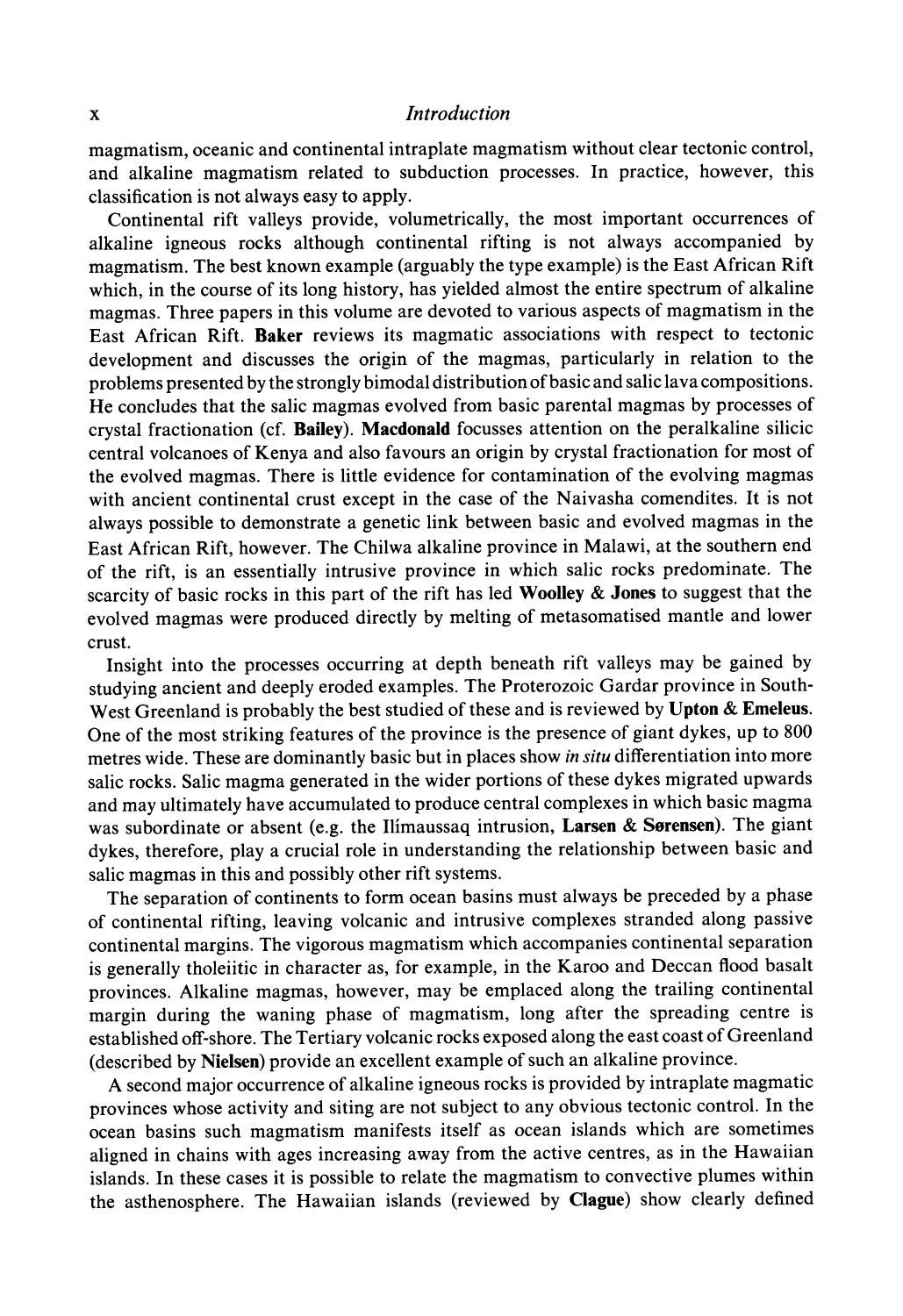### *Introduction* xi

magmatic cycles starting with alkaline magmas (represented by Loihi seamount), passing through a voluminous tholeiitic shield-building stage and returning to alkaline magmatism during the waning phases of individual volcanic centres. These cycles seem to result from movement of the oceanic plate over a rising plume of partially molten asthenosphere in which the degree of melting increases towards the centre. They may be typical of ocean islands in general and are broadly analogous to similar cycles seen in flood basalt provinces preserved on passive continental margins.

Continental intraplate magmatism may also show age progressions as in the Niger-Nigeria province (Bowden *et al.).* These progressions are, however, very rare and not so clearly defined as in ocean island chains, probably because the continental lithosphere is thicker and less easily penetrated than oceanic lithosphere. The Monteregian Hills and White Mountain provinces of eastern North America (Eby), for example, show no obvious progression but their seaward extension, the New England seamounts, show a regular decrease in age eastwards. Reviews of other continental intraplate alkaline provinces are given by Fletcher & **Beddoe-Stevens** (Velasco province, Bolivia) and Kogarko (Kola Peninsula). The Cameroon line in West Africa (Fitton) includes both continental and oceanic alkaline volcanic centres. None of these examples shows any clear progression of ages. Some continental provinces undergo repeated alkaline magmatism in one place over long periods. For example, the Kola Peninsula (Kogarko) was the site of alkaline magmatism in the mid Proterozoic and again in the Devonian. Such examples could be the result of coincidence but are more likely the result of the repeated exploitation of zones of weakness in the lithosphere.

Destructive plate boundaries provide the third tectonic setting in which alkaline igneous rocks may occur. During the life of a subduction zone the characteristic calc-alkaline magmas tend to become more potassic with time and may give way to volcanic rocks of the shoshonitic association, some members of which may contain leucite. A discussion of subduction zone processes is beyond the scope of this volume and the reader is referred to the reviews of Gill (1981) and Ewart (1982). There are, however, two circumstances under which subduction processes can lead to the generation of more 'normal' alkaline magmas.

Once the descending slab has become dehydrated at depth it loses its capacity to stimulate the generation of calc-alkaline magmas but it can still cause melting in the overlying asthenosphere. This can lead to the production of alkaline magmas from the mantle above the deepest parts of subduction zones. One such example of alkaline magmas erupted under a compressive regime is provided by the Trans-Pecos province of west Texas **(Barker).** The alkaline rocks in this area grade south-westwards into the calc-alkaline rocks of the Sierra Madre Occidental in Mexico and Barker relates both suites to subduction of the Farallon Plate.

After the cessation of subduction, relaxation of the former compressive regime often results in extension and the generation of alkaline magmas. The resulting switch from subduction-related calc-alkaline to extensional alkaline magmatism appears to be a common phenomenon. It occurred, for example, in the western U.S.A. about 17 Ma ago and in parts of Africa and Arabia at the end of the Pan-African metamorphic episode during the late Precambrian. An example from the Pan-African belt in Mali is discussed by **Liegeois & Black.** 

The origin of alkaline magmas has attracted a great deal of interest among igneous petrologists over the last ten years or so. This interest has been stimulated by two important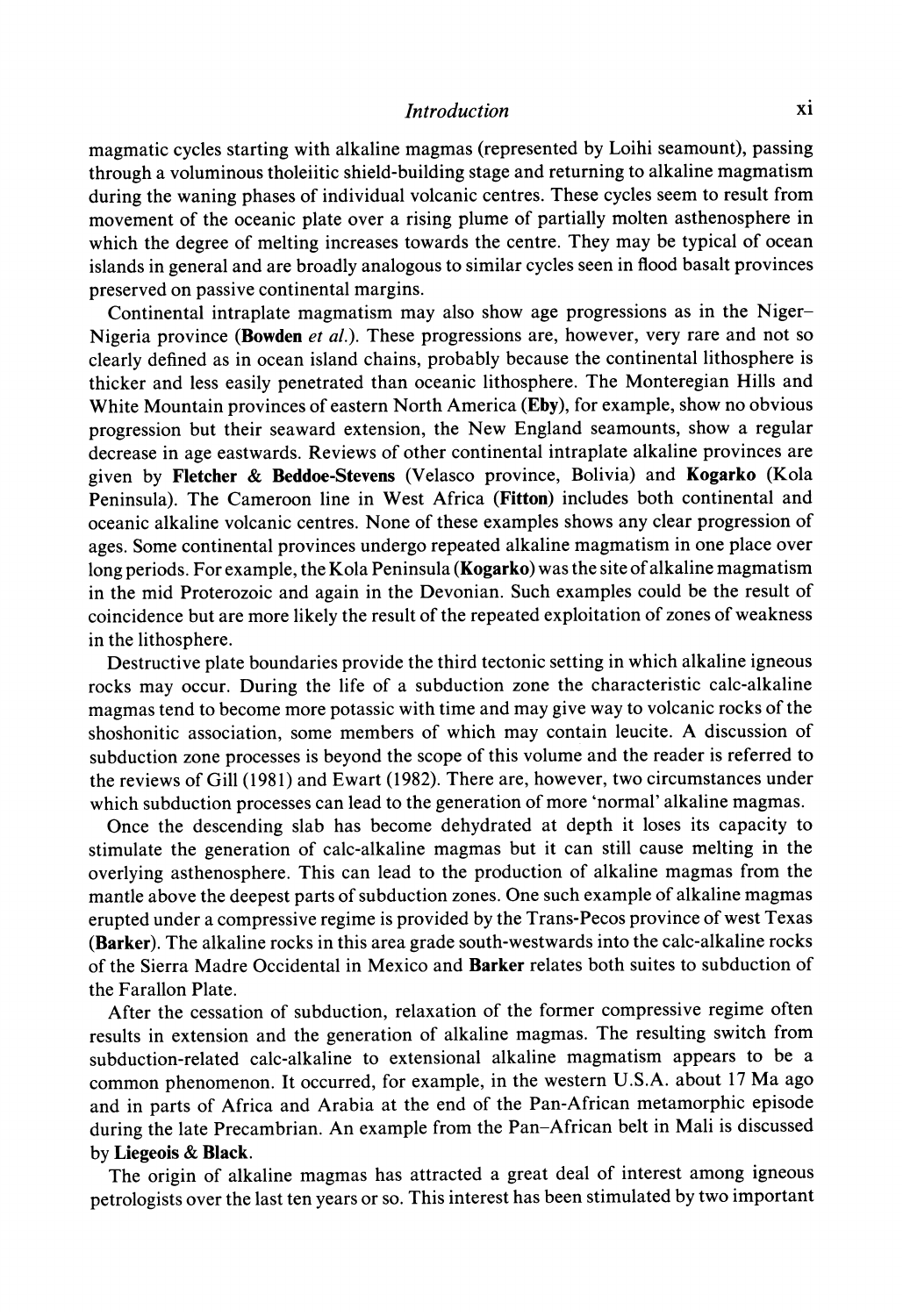# xii *Introduction*

and characteristic features of alkaline rocks. Firstly, they contain high concentrations of LILE and yet isotopic evidence suggests that their parental magmas had a mantle source which had been depleted in these elements for a long time. Thus alkaline igneous rocks may provide useful information about enrichment and/or melting processes in the mantle.<br>Secondly, many mafic alkaline volcanic rocks contain xenoliths inferred to have originated Secondly, many mafic alkaline volcanic rocks contain xenoliths inferred to have originated within the mantie (*Menzies*). These are often enriched in LILE when compared with concentrations expected of chondritic mantle material and sometimes contain amphiboles<br>and micas of metasomatic origin (Bailey). Such clear evidence for the existence of metasomatically enriched mantle, coupled with the problem of extracting LILE-rich metasomatically enriched mantle, coupled with the problem of extracting LILE-rich magmas from LILE-poor mantle, has led to hypotheses involving mantle metasomatism as a precursor to alkaline magmatism. These hypotheses, reviewed by **Bailey**, have gained popularity over the past fifteen vears and are invoked by several contributors to this popularity over the past fifteen years and are invoked by several contributors to this volume. Mantle metasomatism neatly explains many of the features of alkaline magmatism. For example, the frequent association of alkaline magmatism with areas of large-scale regional uplift is consistent with the relatively low density of metasomatized mantle.

An essential feature of all models involving a metasomatized mantle source for alkaline magmas is that this source must lie in the lithosphere. This is the only part of the mantle where enriched material can remain in one place for long periods without being swept away by convection. The lithospheric mantle beneath the continents is likely to be chemically and isotopically different from that beneath the oceans. Continental lithospheric mantle is old and will have had as complex a metamorphic and magmatic history as the overlying crust. Oceanic lithosphere, on the other hand, is relatively young and probably depleted in LILE. These differences should be reflected in the compositions of continental and oceanic alkaline rocks. However, alkali basalts erupted in continental and oceanic settings are generally identical both chemically (Fitton) and isotopically (Menzies). Since enriched mantle xenoliths are only commonly found in continental regions it follows that the enriched lithospheric mantle represented by these xenoliths is not the source of most continental and oceanic alkaline magmas. An asthenospheric source is therefore implied. This is not to say that enriched continental lithospheric mantle is never involved in the generation of alkaline magmas. There is good evidence (e.g. Edgar) that pockets of ancient enriched mantle beneath cratonic regions provide the source for LILE-rich mafic and ultramafic alkaline rocks such as micaceous kimberlite (Dawson), and lamproite and other potassic igneous rocks (Bergman). It is significant that these rock types are exclusively continental. More extensive melting may involve the continental lithosphere mantle in the production of less exotic rock types such as flood tholeiite and mildly alkaline basalt. **Upton**  & Emeleus, for example, argue for a lithospheric mantle source for the Gardar alkaline magmas.

If most alkaline magmas have an ultimate source in the asthenosphere then they must share this source with unequivocally asthenosphere-derived rocks such as mid-ocean ridge basalt (MORB). The consistent isotopic differences between MORB and alkali basalts (and indeed all intraplate basalts) requires that the asthenosphere be heterogeneous. This heterogeneity may result from the entrainment of lower mantle material in deep mantle plumes as suggested for the Hawaiian island chain (Clague). The entire convecting upper mantle may also be heterogeneous on a small scale and alkaline magmas may be generated by the selective melting of LILE-enriched streaks while more extensive melting produces MORB (Fitton). Geochemical studies on ocean island basalts from the South Atlantic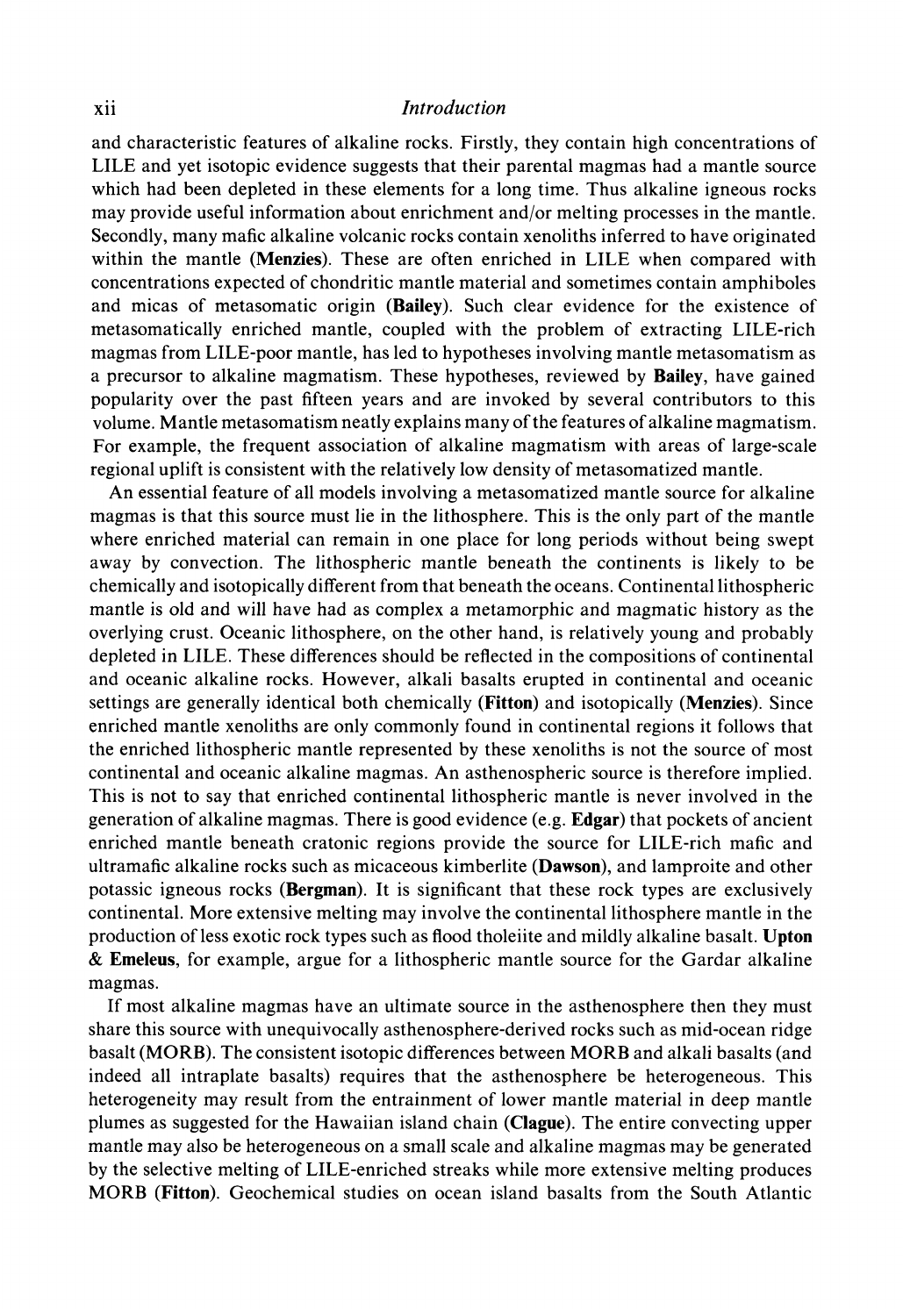(Weaver *et a/.)* suggest that one component of these enriched streaks is provided by subducted ocean-floor sediment.

Derivation of LILE-rich magmas from an asthenospheric source depleted in these elements requires either very small degress of partial melting or extensive crystal fractionation. There can be no doubt that many alkaline rocks are the products of extensive low pressure crystal fractionation but this cannot be true of those alkaline rocks which host mantle xenoliths. Even the most magnesian alkaline rocks, which must represent nearprimary magmas, are rich in LILE. Small-degree partial melting  $(< 1\%)$  is therefore required to produce such magmas. McKenzie (1985) has recently shown that the extraction of melt fractions as small as  $0.2\%$  is not only physically possible but inevitable where the melt viscosity is low, as it probably is in the case of alkaline magmas. Experimental studies on alkaline rocks and synthetic analogues (reviewed by Edgar) provide useful constraints on the feasibility of fractional crystallization and partial melting models and on the temperatures and pressures involved.

Many lines of evidence suggest that volatile components form a significant part of alkaline magmas. The development of extensive zones of metasomatised country rock (fenite) around alkaline plutons, the abundance of chlorine and fluorine in some alkaline igneous rocks, and the frequently explosive eruption of alkaline magma all point to high concentrations of volatiles. These volatile components play an important role in the evolution of alkaline magmas and yet relatively little is known about them. Constraints on their composition have been provided by fluid inclusion studies (Harris  $\&$  Sheppard) and by thermodynamic considerations (Kogarko).

The effects of volatile components on the evolution of alkaline magmas can be seen clearly in both intrusive and extrusive rocks. Larsen & Serensen, for example, discuss the crystallization history of the Ilimaussaq intrusion in South-West Greenland and show how the upward migration of low-density, low-viscosity volatile-rich magma delayed crystallization under the roof of the intrusion. Silicic alkaline pyroclastic deposits around central volcanoes in Kenya often show striking variations in the abundance of some incompatible elements within a single vertical section, implying compositional zonation in the magma chamber before eruption. Macdonald shows that these variations are too large to be accounted for by crystal fractionation alone and suggests that some elements have been transported to the magma chamber roof zones as complex ions in a volatile phase.

Carbonatites provide perhaps the best illustration of all of the influence of volatile components on the origin and evolution of alkaline rocks. There is now a consensus that their parental magmas originate by the separation of an immiscible carbonate liquid phase from a  $CO_2$ -saturated nephelinite or phonolite magma. There is, however, some disagreement over the nature and subsequent evolution of this parental carbonate magma. Le Bas argues that the parental magma is rich in alkalis and similar in composition to the natrocarbonatite lavas erupted from Oldoinyo Lengai. This magma evolves at low pressure towards the more common calcite carbonatite (sövite) by loss of alkalis to the surrounding country rocks which are metasomatized (fenitized) as a result. Twyman & Gittins offer an alternative scheme in which sövite magmas are parental and natrocarbonatite magmas are derived from them by crystal fractionation.

Most petrologists now believe that evolved alkaline magmas are produced by the fractional crystallization of basic magma. The more highly undersaturated parental magmas represented by basanite and nephelinite will produce undersaturated derivatives